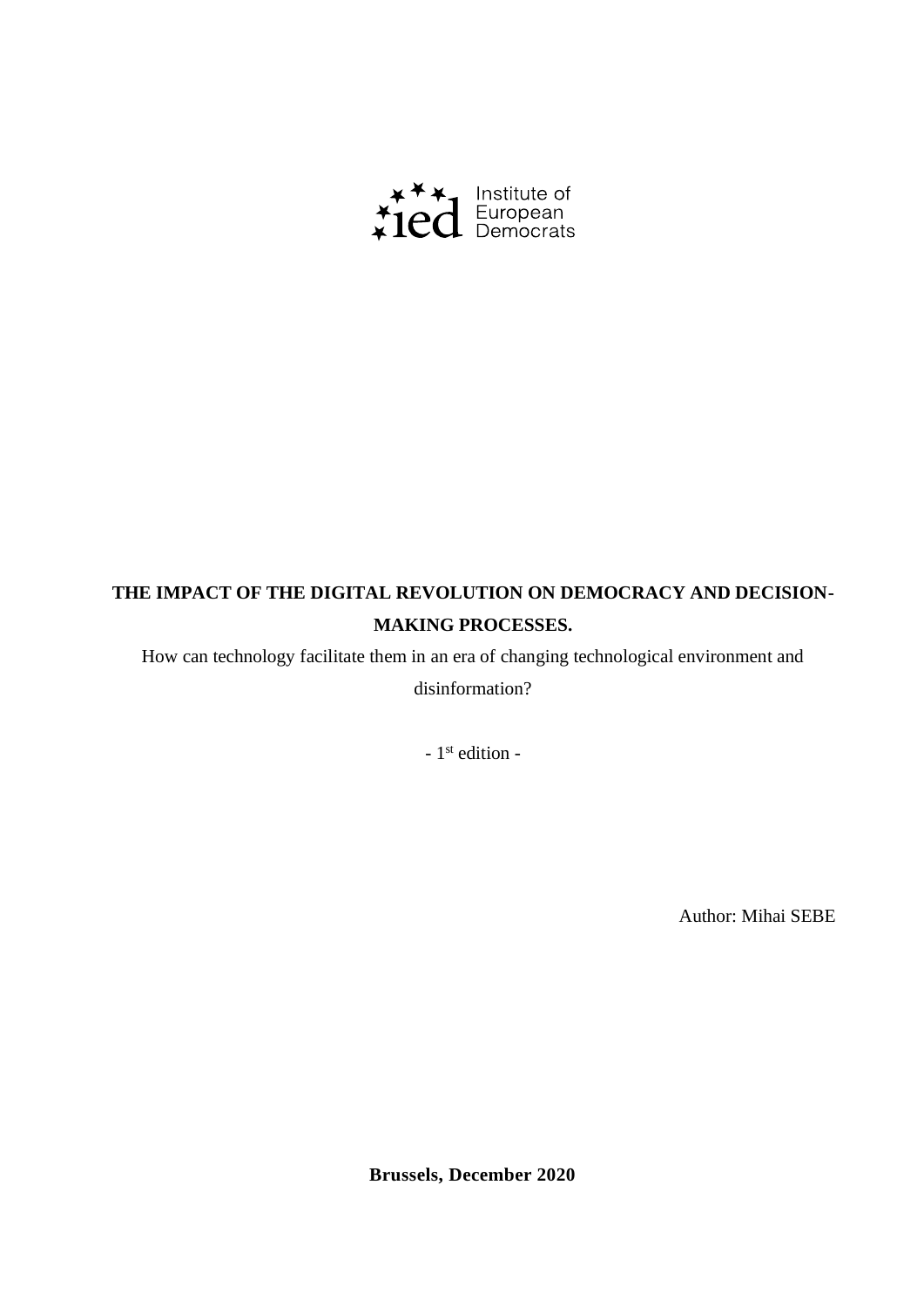

© Institute of European Democrats, 2020 [Rue](https://goo.gl/maps/r2j58) Montoyer, 25 1000 Brussels Belgium [www.iedonline.eu](http://www.iedonline.eu/)

**This Research Paper was elaborated on the basis of independent research. The opinions expressed here are those of the Contractor and do not represent the point of view of the Institute of European Democrats.** 

With the financial support of the European Parliament

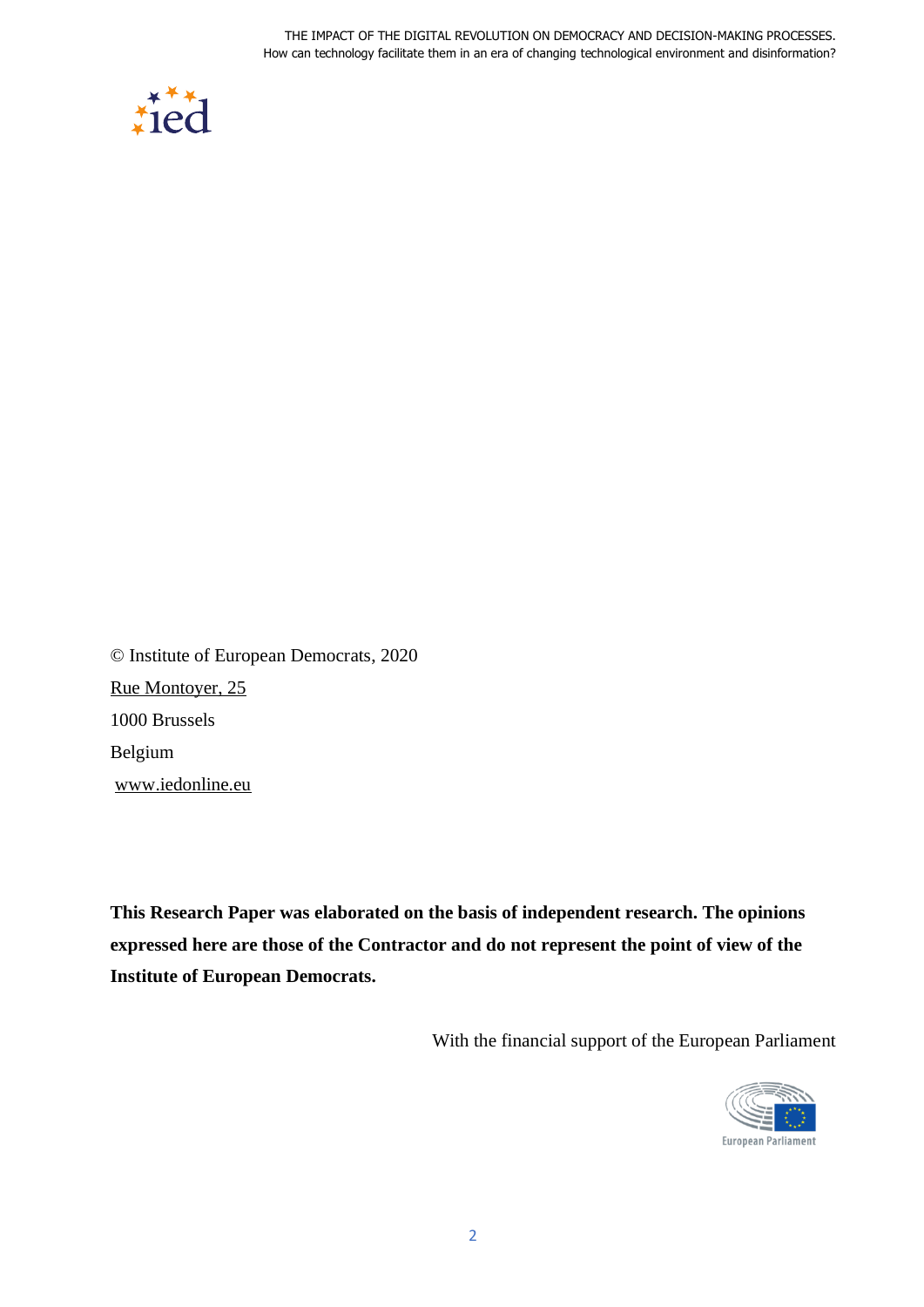

#### **EXECUTIVE SUMMARY**

The research project analyses the impact of new technologies on topics such as democracy, values and liberties and how an increased e-literacy of the EU citizens may help promote them in a time of increasing technological evolution marked by the importance of big data, AI, deep fakes, etc.

#### **Short bio**

Mihai Sebe, PhD, is an expert in European affairs and Romanian politics, currently working at the European Institute of Romania. He is also a member in the Scientific Committee of the Institute of European Democrats. His area of expertise includes topics such as: the history of the European idea; populism; future politics. He writes extensively on European politics both at home and abroad.

*\* This represents a work in progress document that is going to be updated in the first quarter of 2021.*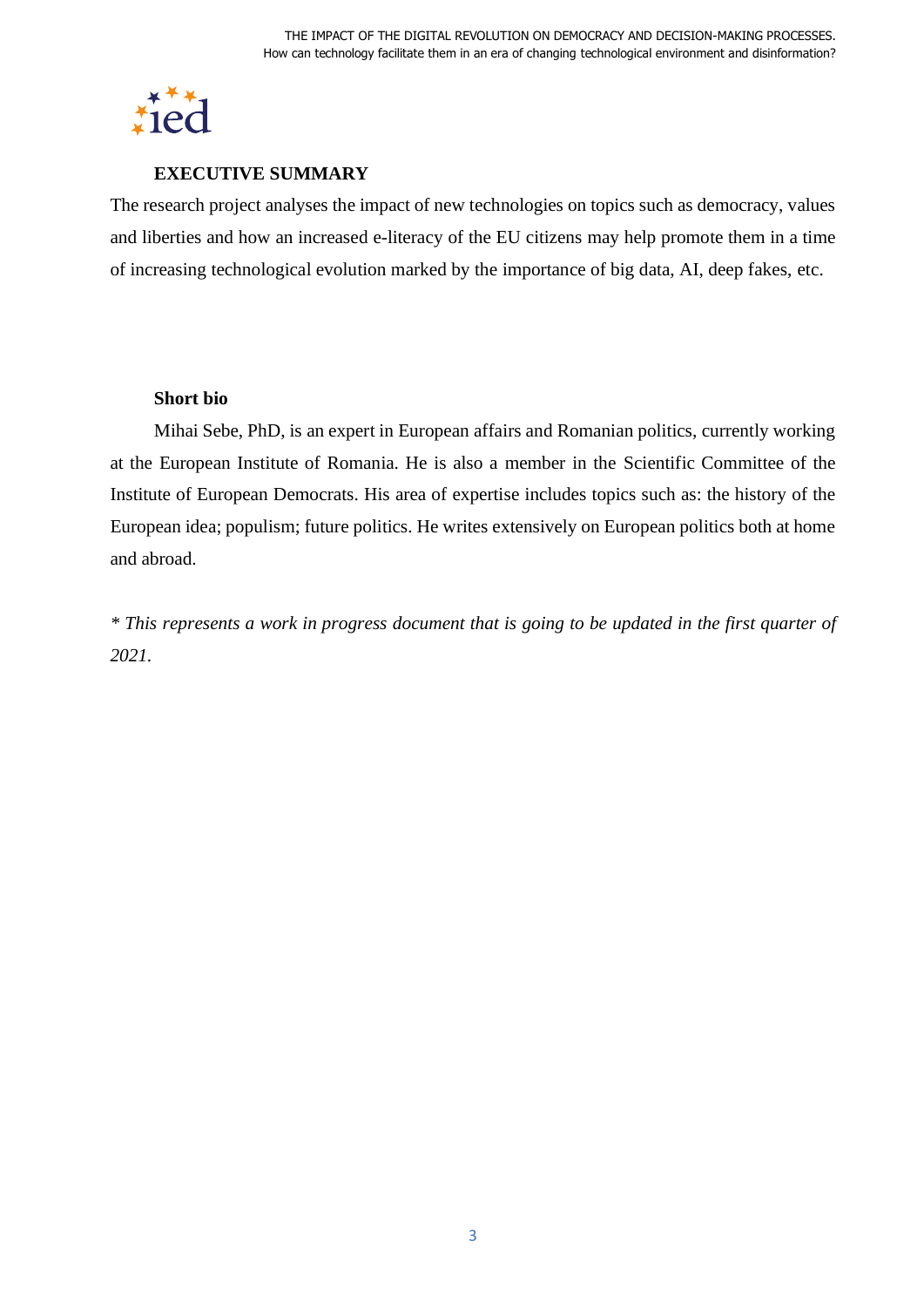

# **Contents**

<span id="page-3-0"></span>

| Figure 1. Social Media and Internet users (own representation) Current context. Future trends and |  |
|---------------------------------------------------------------------------------------------------|--|
|                                                                                                   |  |
|                                                                                                   |  |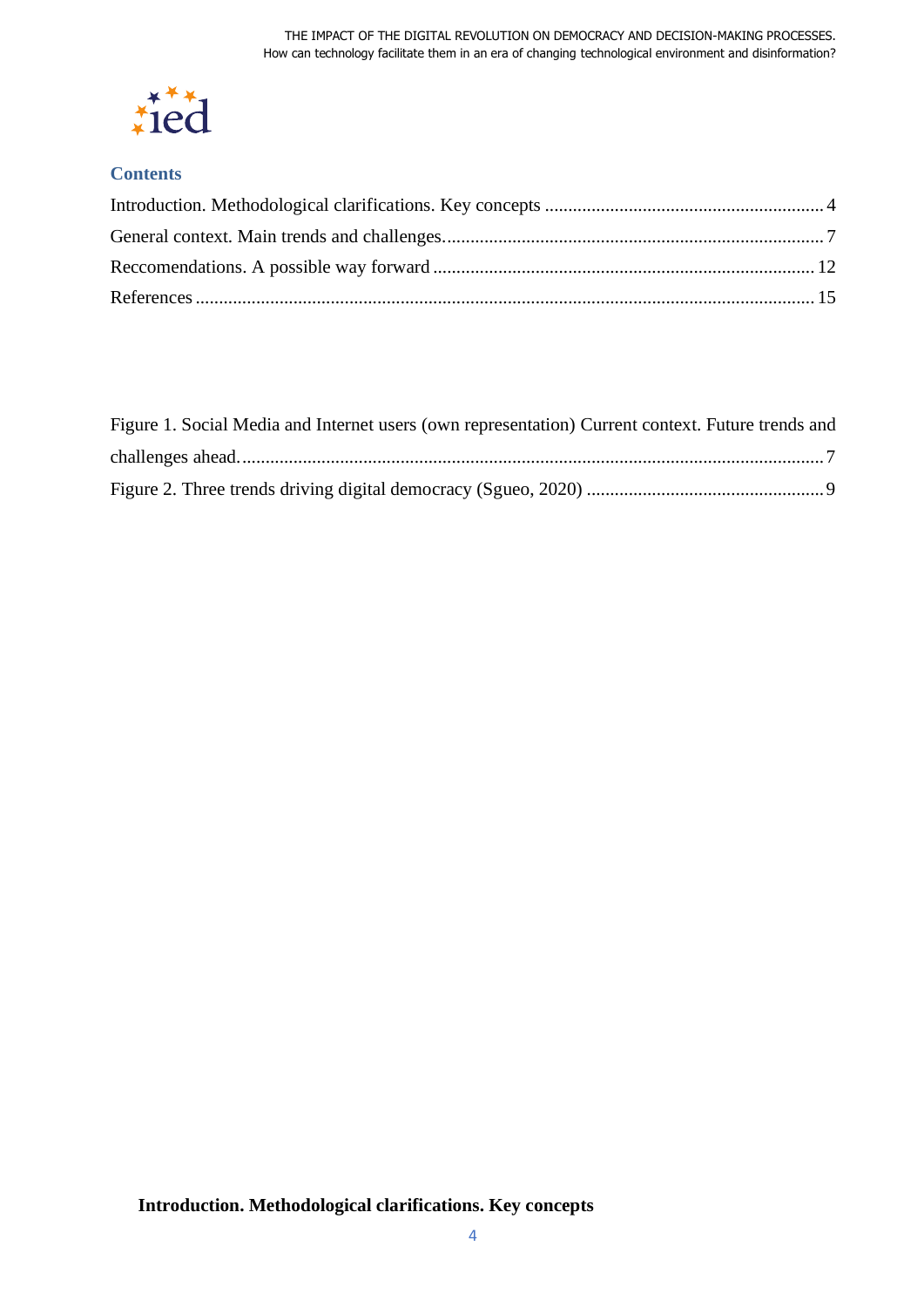

Currently the digital revolution has become an integral part of our societies, facilitating and at the same time disrupting the traditional ways of doing politics. The internet and social media have changed the citizens behaviour and have impacted their relationship with their national governments while the digital revolution has created a more chaotic world, more difficult to govern.

The paper would thus clarify **the main key concepts related to the digital revolution** while also analysing the **government legitimacy in the digital era** as the governments must meet the expectations of the citizens in different ways. It would analyse the digital transformation that is underway towards a more transparent and open relationship between the citizens and governments, as we are witnessing a period when the new ways of online communications are disrupting the traditional legal and political frameworks.

The research will present the determinants for political efficiency in the digital era, as the digital revolution is acting as a disruptor in the process of transition from e-government to Digital Area Governance.

The concept of e-democracy would also be explored and clarified while presenting the tools of democratic engagement in the digital era (new media, artificial intelligence, blockchain).

The safe use of internet is now of crucial matter for any democratic system as the cyber security and fighting disinformation are crucial for a safe democratic process.

The paper would end with a series of recommendations meant to increase citizen's participation to the democratic process through new technologies.

For the purposes of this exploratory study, I will assess relevant documents, reports and analyses, including: official statements, policies, reports, studies and communications made public by the European Commission and the European Parliament; etc. Additionally, I would use specific reports and studies to discuss the above mentioned topic.

This research proposal must be seen as a work in progress given the high volume of information available and the dynamics of this process.

When we are analysing the current digital revolution of our times we need to have clear in mind what are the main aspects of this period. For that purposes, and in order to facilitate the reading of this material I would like to use the following key concepts. For Fernández-Macías (Eurofound) (2018) **the digital revolution** 'can be defined as a general acceleration in the pace of technological change in the economy, driven by a massive expansion of our capacity to store, process and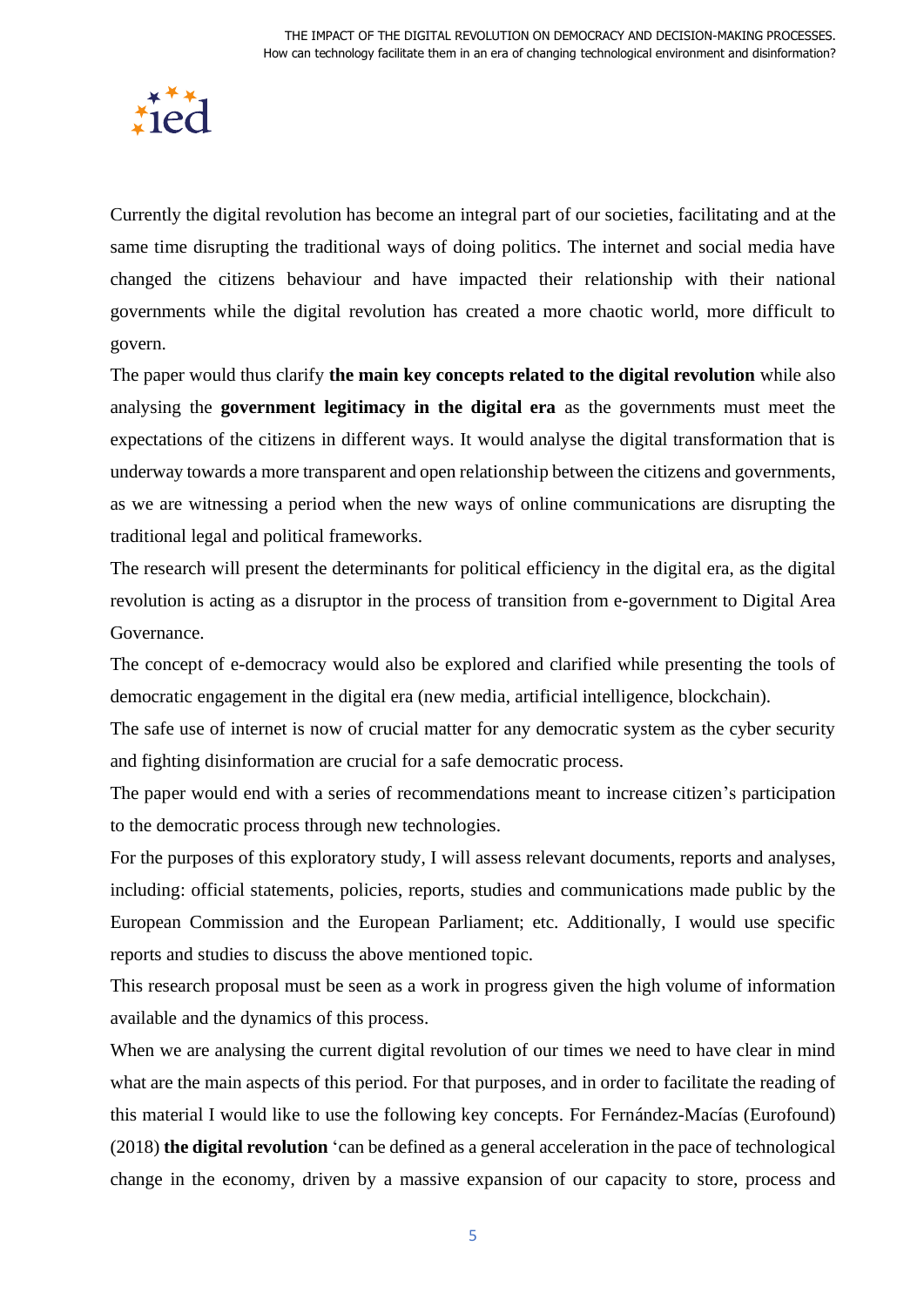# fiec

communicate information using electronic devices.' (p. 1). The beggining of this revolution can be perceived in 1950s and 1970s yet the `big-bang` takes places in the 1970s as the microprocessor was invented.

This digital revolution generated in turn a **digital age**, defined by the above mentioned author as 'a historical period marked by the widespread use of digital technologies indifferent aspects of human activity, including the economy, politics and most forms of human interaction' (p. 1).

This digital age came up with three contetions, as Fernández-Macías (Eurofound) (2018), shows: 'The **first contention** is that changes in the methods and tools used in the economy tend to cluster around periodic 'revolutions', rather than following linear and incremental trends. […]

The **second contention** is that there is a time lag between the initial big bang of innovation provoked by a technological revolution and its full transformation of the socioeconomic structure. […]

The **third contention**: for a technological revolution to produce valued and shared benefits to society, the institutional framework has to significantly change in order to deal with the broad socioeconomic implications of the new forms of economic activity.' (pp. 1-2).

Another important aspect that needs to be taken into account as we analyse the question of future politics is to have a clear distinction between e-government, e-governance and e-democracy, as these concepts overlap yet they are not identical. For the purpose of this document I should use the definition used at the level of the European Parliament such as:

'- **E-Government**: refers to the use of [Information and communications technology] ICT in the workings of the public sector, particularly to provide individuals with information and services from public authorities electronically (for example, payment of a speeding ticket).

- **E-Governance**: refers to the use of ICT to establish communication channels that enable the inclusion of the various stakeholders with something to say about the policy-making process (for example, through electronic public consultations on whether a particular speed limit should be changed, or local budget consultations).

- **E-Democracy**: refers to the use of ICT to create channels for public consultation and participation (for example, an e-parliament, e-initiatives, e-voting, e-petitions, e-consultations).' (European Parliament, Report, 2017)

After these initial terminological clarifications, it is time to see what the current context is as regards the politics of the future.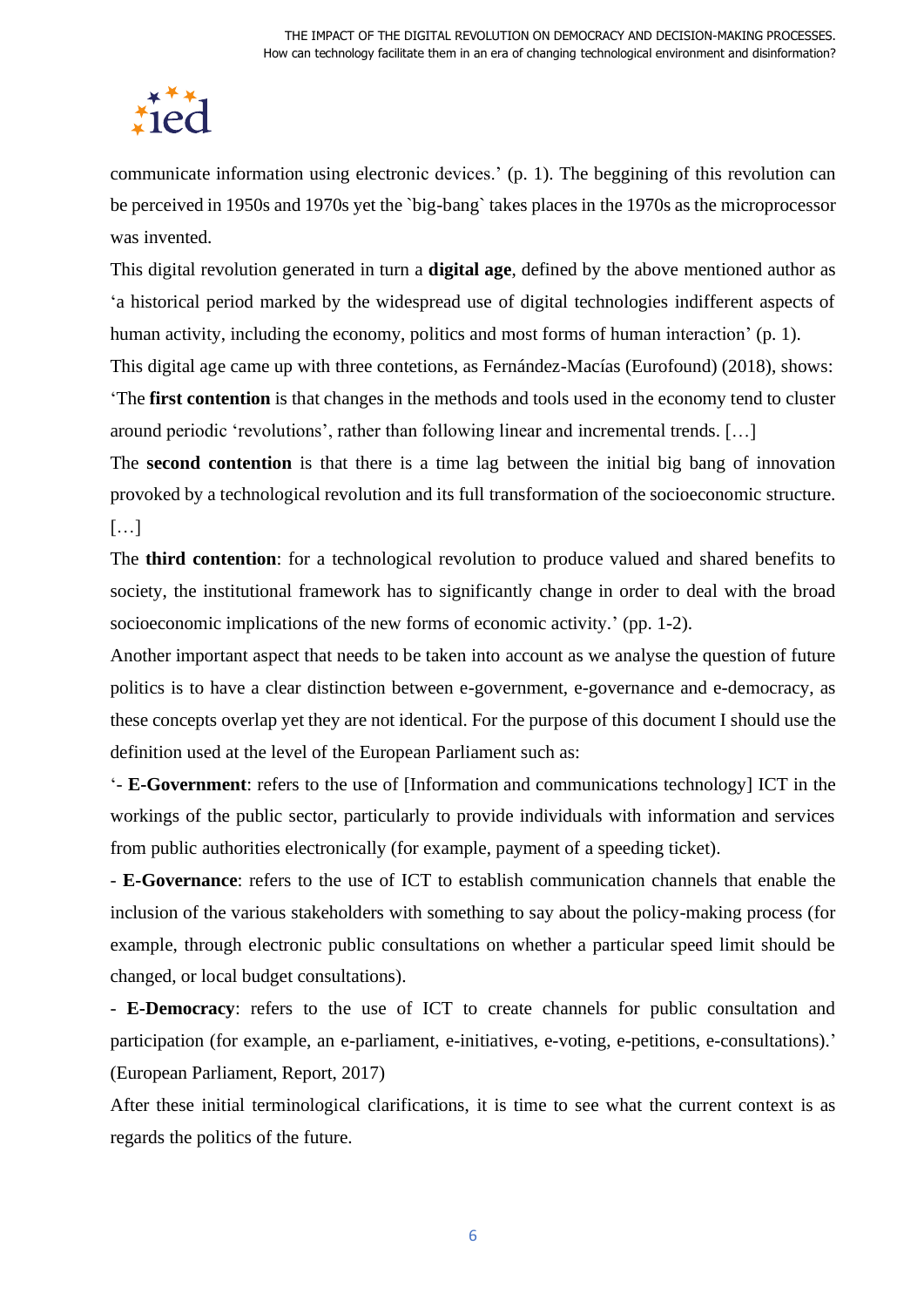

#### <span id="page-6-0"></span>**General context. Main trends and challenges.**

What the digital age brought is an interconnection between the people globally that was never seen before in history. Ever since the telegraph and the radio waves connected the world in the XIXth century, we are now living in a historical time when almost everyone on Earth is within our digital reach. The figures are clear and they are staggering. "By 2030, the number of devices connected to the internet will have reached 125 billion, up from 27 billion in 2017." (Gaub, 2019)

In the second quarter of 2020, Facebook is the biggest social network worldwide with over 2.7 billion monthly active users. In the third quarter of 2012, the number of active Facebook users surpassed one billion, making it the first social network ever to do so (Clement, 2020).

In February 2020, WhatsApp supports more than two billion users around the world (WhatsApp, 2020), being the most use Messenger app in the world (Iqbal, 2020).

As regards the Internet users, the October 2020 figures have shown a 4.66 billion Internet users (60% penetration rate); 5.20 billion unique mobile phone users (67% penetration rate) and a total number of 4.14 billion of active social media users (penetration rate of 53%) (Digital, 2020).



<span id="page-6-1"></span>**Figure 1. Social Media and Internet users (own representation) Current context. Future trends and challengeas ahead.**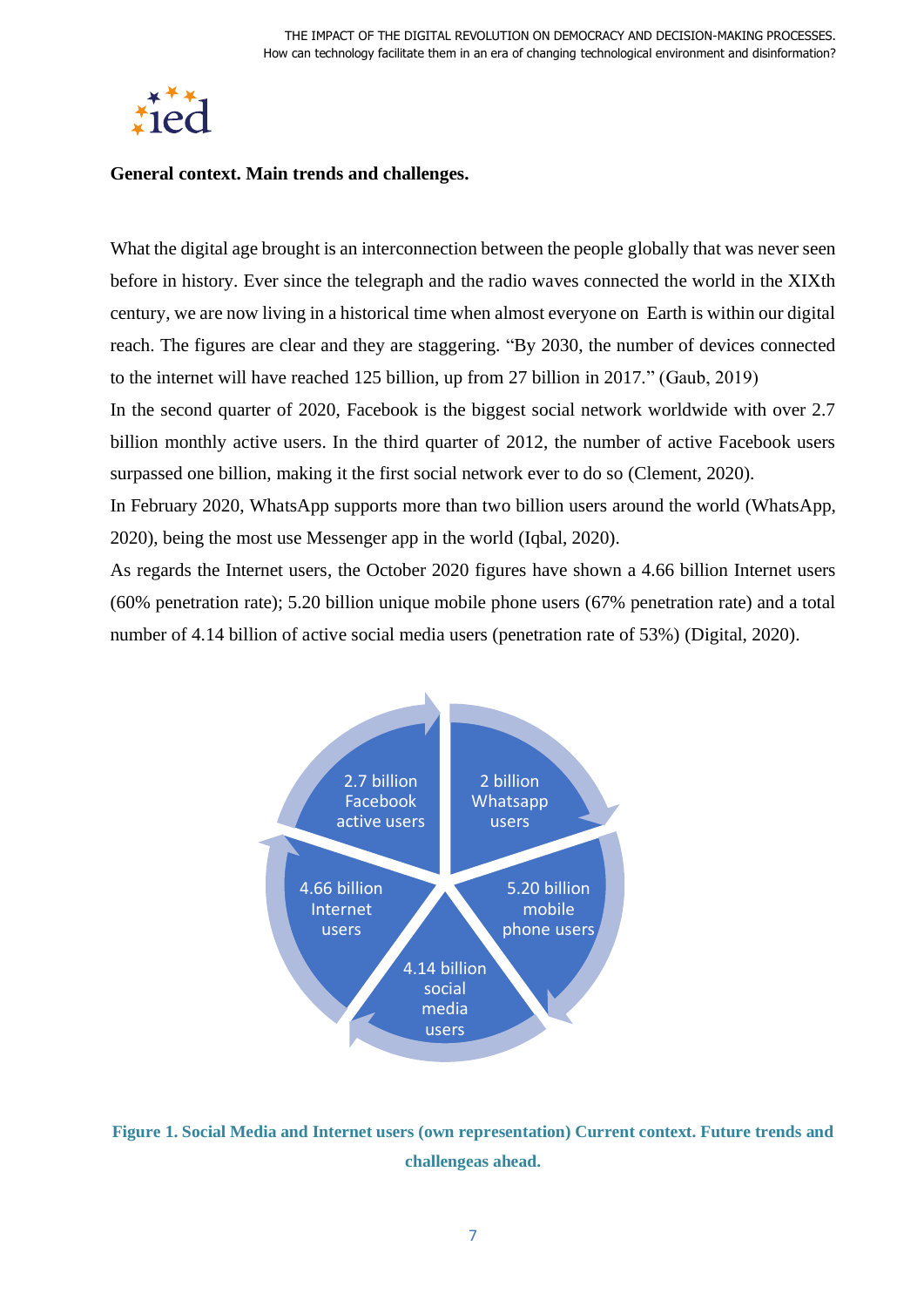

We therefore see the importance of the social media and of online platforms as the new arena where the policy of the future is taking place. The debate held traditionnaly in town halls, in Parliaments or in other traditional space have now recessed in from of the social media, that allows connecting people, sharing of documents, assigning tasks, voting and so on.

All over the workd the social media has started to become both a tool and an igniter of protests movements and of democratic actions. For instance the 2019, protests in Egypt where called via social media. We witnessed a similar situation in Sudan, where the authorities even implemented a complete Internet shutdown. According to Barnett (2019): 'Social media makes it easy to organize protest movements, as anyone with access can set up an event through Facebook's 'event' function or via a group messaging service. Access to social media is therefore important in supporting modern day democracy. Any move by authorities to restrict access to, censor or block social media sites should be recognized as an infringement on freedom of speech and our right to information.'

Social media act by simplyfing the organization of protests, by faciclitating the coordination of large groupf of people while the downsize is the low cohesion of the protesters (Ovide, 2020).

Social media have also become a tool for many political leaders. For instance in 2020, the most followed leader on Twitter was Donald Trump with approx. 81 million followers while being also the most effective world leader with an average of 24 053 retweets. The most followed EU leader is the French President Emmanuel Macron, with 5,293,346 followers as of June 1, 2020 (Twiplomacy, 2020).

That being said one clear idea emerges – that the online space is becoming dominant (especially during this pandemic) as the main space where politics is unfolding. The full digitalisation of politics is now in our grasp and a reasonable period of time of maybe a decade or two seems to separate us from that reality. That feeling is more than exacerbated by the comparison done, almost involuntarily, with the way the traditional politics unfolds and from the way our interactions with the traditional setup of politics unfolds these days.

Digital politics are facing a series of challenges, some of them crucial for the future development of this sector. Authors like Sgueo (2020) speak about three main trends: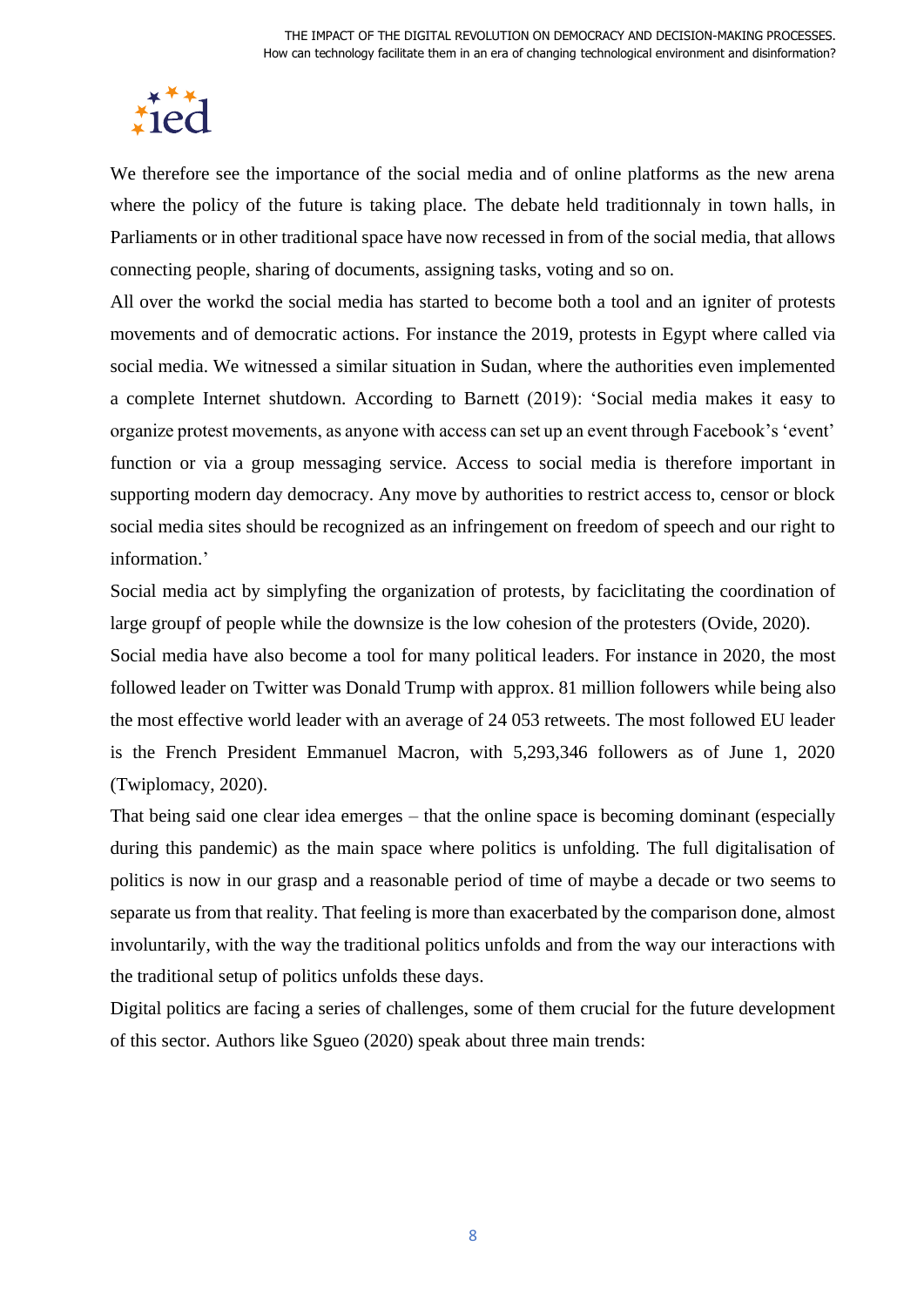

**Figure 2. Three trends driving digital democracy (Sgueo, 2020)**

<span id="page-8-0"></span>Following this main distinction, we can say that, as regards the **demographic trend,** the first estimate is an increase of the population from 7.6 billion to 8.6 billion in 2030. As the figures predicts this growth won't be a unitary one. We will witness accelerated growth in Sub-Saharan Africa and South Asia as well as our Southern neighbourhood. On the other side of the scale, the EU would see a decline of the population as well as an increase of the life span (Gaub, 2019).

The world population would also be richer. We are witnessing an expanding middle class like we have never witnessed. In 2019, nearly half the world's population was already part of the middle class - out of a total of 7.6 billion citizens in the world, 3.6 billion now belong to the middle class. It is an accelarated process as the the middle class' centre of gravity is shifting towards Asia (Canals, 2019).

In accordance with Sgueo (2020) this would generate a disparity of access to democratic processes. 'Typically, only citizens with preferential access to three fundamental resources – time, money and knowledge – tend to engage civically. Their identikit picture is easy to sketch: male, collegeeducated, middle-aged and wealthier than the average citizen. By contrast, participation among women, racial and linguistic minorities, younger people and people with low-paid jobs and poor education tends to be less frequent" (pp. 4-5)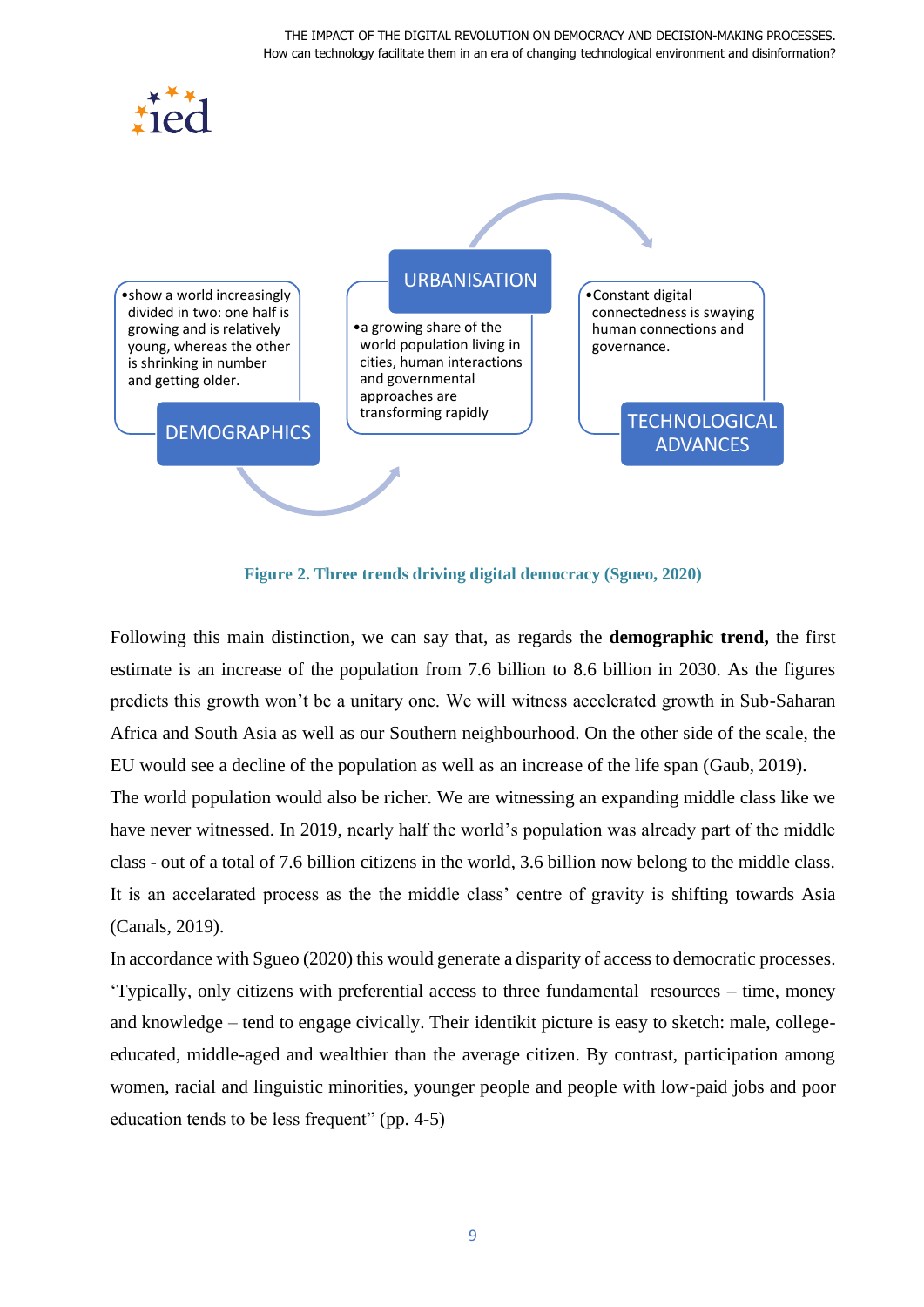

Add to this the linguistic barrier that may detter some minorities into entering the political arena. For instance in 2020, the first language of the Internet was the English language with approx. 25% of the users using it (Internet World Stats, 2020).

Another challenge lies in the fact that, in many corners of the world where the population is growing, we winess a retreat of the Democracy in many countries "Freedom House found that 2019 was the 14th consecutive year of decline in global freedom. The gap between setbacks and gains widened compared with 2018, as individuals in 64 countries experienced deterioration in their political rights and civil liberties while those in just 37 experienced improvements." (Repucci, 2020)

As regards **urbanization,** there is a worldwide consensus among the experts – the world of tomorrow would be a urban world. As of 2019 more than 4 billion lived in urban areas globally and by 2050 it's projected that more than two-thirds of the world population will live in urban areas (Ritchie & Roser, 2019). We are witnessing all over the world the birth of "smart cities" as a result of the rapid urbanization blending with more and more sophisticated technology. The megacities of the future are going to be higly connected, and often the "city-manager" may be more important than the local politicians (Khanna, 2015).

Concerning the **technological advances,** we can notice, as mentioned above, that more and more people are connected trough social media and the use of mobile phones. Already billions of user worldwide are connected in these new forms of engagement. 'Traditional forms of engagement, such as voting in elections or participating in council meetings, have been replaced by a wide variety of **'non-conventional' forms of engagement**. The former requires citizens to be able to engage directly with governments, often face to face, in a lengthy process of negotiation. By contrast, non-conventional forms of engagement are more volatile, but also less demanding in terms of time and cost.' (Sgueo, 2020)

From the technological advances perspective, the question of **artificial intelligence** and its impact on democracy needs also to be addressed. The impact of artificial intelligence just came up on the radar as AI-powered technologies have began to be used in the political system. One of such example is the use of bots (autonomous accounts) on Twitter, that were in favour or against certain candidates (like was the case in the 2016 US elections). We should add to this the fact that besides the use of bots that generate biased news and messages, the AI can also be used to have a profiling of the individual voters in order to provide them with tailored made messages. Also the social media algorithms tend to present customized news to the readers, based on their past preferences,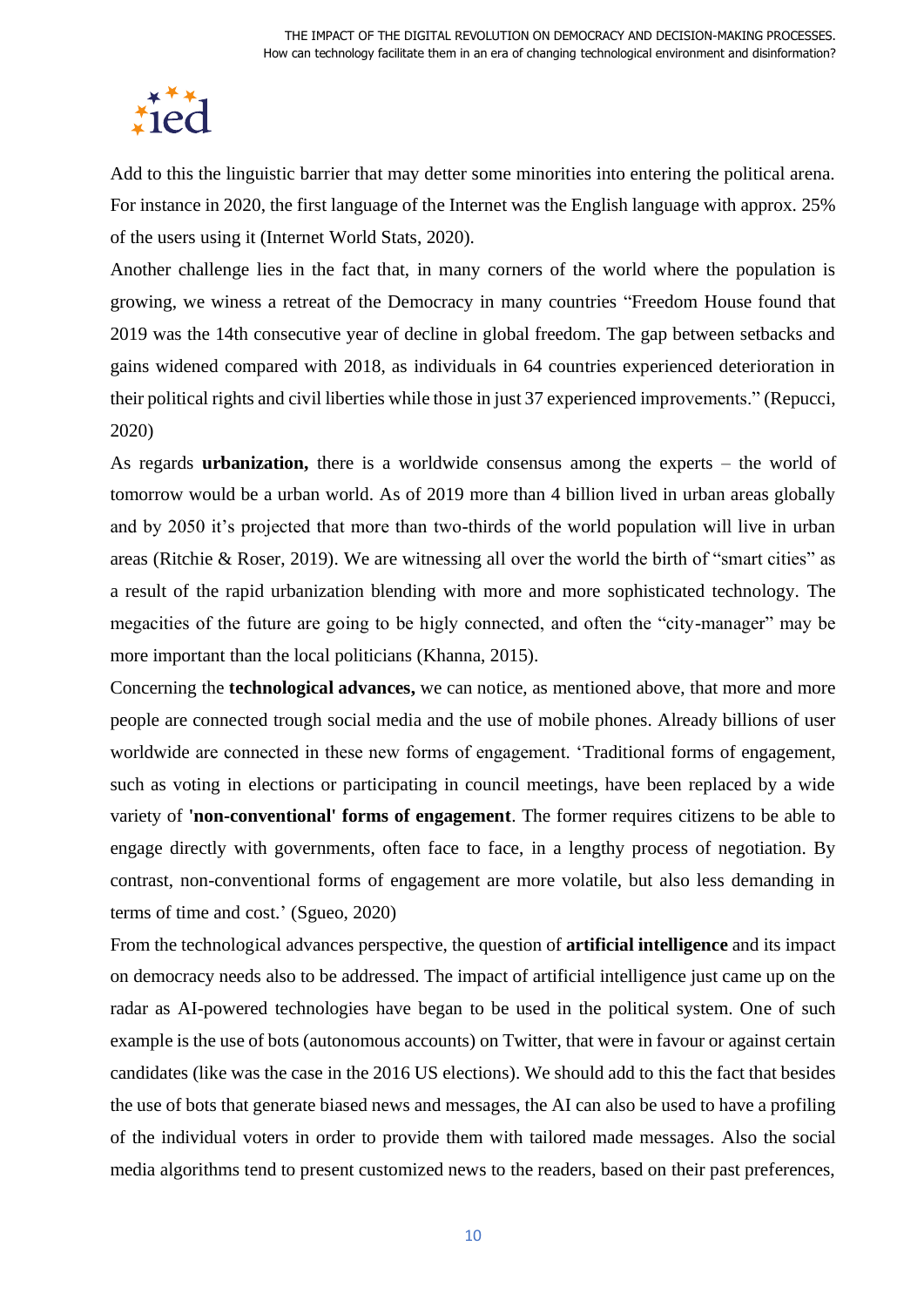

thus creating news bubbles, out of touch with other versions of the stories (Bird, Fox-Skelly, Jenner et al., 2020).

Another problem that needs to be adressed is not a technical one, but one related to the trust of the citizens in the democratic system. Nearly half of the European citizens do not believe that their voice counts – 47% of the EU citizens share this belief (Parlemeter, 2018, p. 31).

Also this increased connectivity comes with a price as disinformation is ramping up, alongside an increased polarization. "Information, especially news, will be drawn mainly from the internet, with fake news, slander and potential for polarisation and election meddling increasing. Emotions in communication will become more and more important as the distance between citizens and decision-makers shrinks." (Gaub, 2020)

Also the online citinzenship is subject to manipulation. "Connectivity means that individuals can identify with global policy issues beyond their borders, creating clusters of online citizenship. This could, or could not, be vulnerable to manipulation." (Gaub, 2020)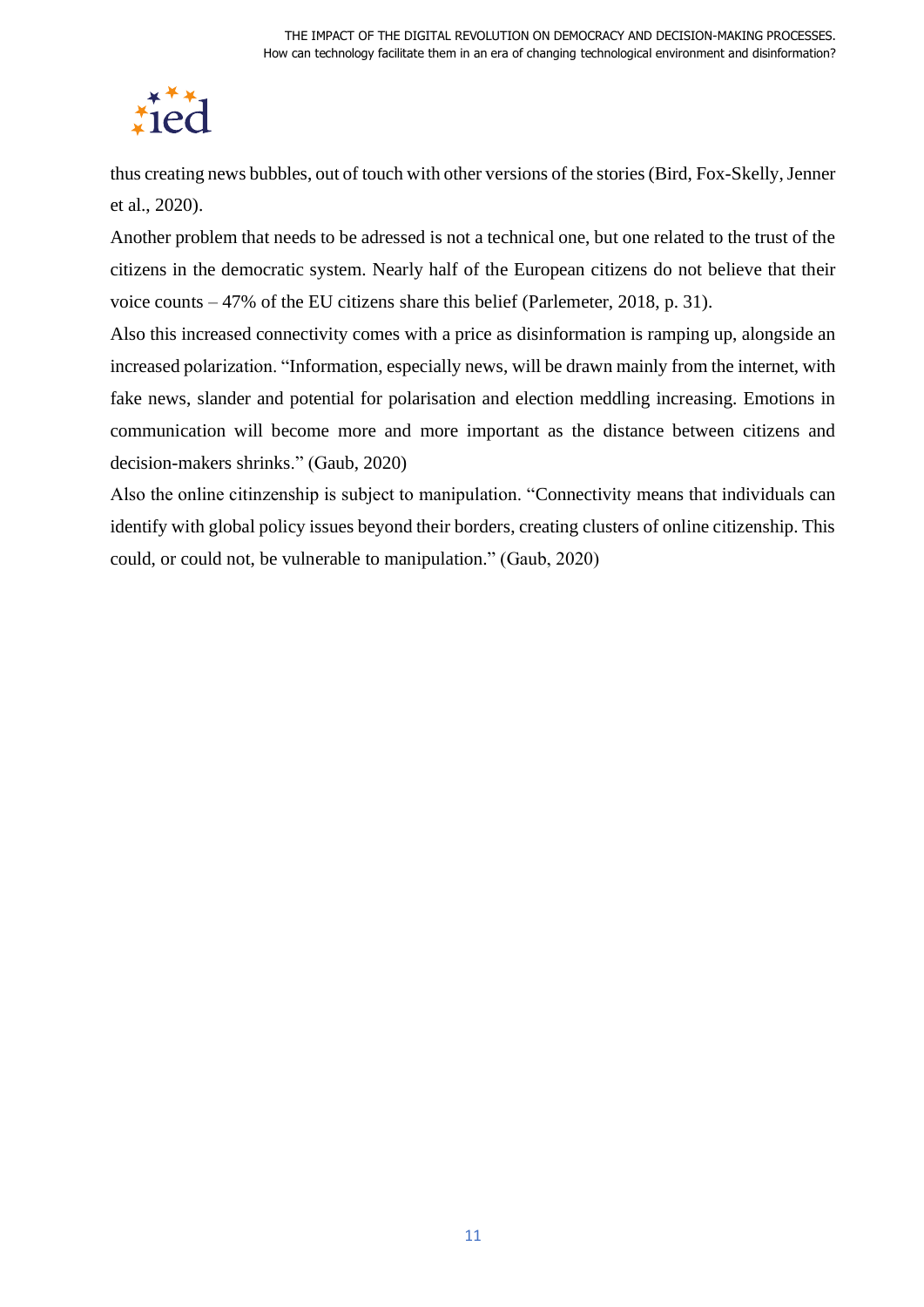

#### <span id="page-11-0"></span>**Reccomendations. A possible way forward**

The question of going forward as regards the digital politics has been tackled by many experts, institutions and public authorities. The author, after the literature survey, believes that the following reccomendations might be of interest and can be addressed by decision makers at European and national level.

# **A) The inevitability of the digital revolution and of the digital age**

If we accept that the changes produced by the digital technologies are here to stay and that they are not temporary, the European Union and the Member States must initiate or develop the educational policies meant to equip their citizens with ITC skills .

# **B) 'No one left behind!' technological policy**

A European wide programme of providing free or at least widespread access to Internet connections and subsidized prices for the devices used in the digital connection must be envisaged. The 'digital divide' must be reduced at all costs as no viable democratic system can function with a part of its population excluded from the democratic process. The Member States must promote and ensure access to technology for all the members of the society – a truly e-inclusive society is needed.

# **C) "The Internet is Dark and Full of Terrors" No more!**

The European Union and the Member States must provide a safe online space for everyone. Aspects such as cyberbulling and cyberattacks must be dealt with sfiwtly and firmly. Creating a more secure internet environment, especially with regard to information and data security, is essential for the e-democracy.

# **D) 'Know thy citizens!' Policy**

An important aspect for any society is to know your citizens and their characteristics. Even from the early times having a clear image of your society and on the identity of your citizens was a high priority for every leader. That is why we need to establish secure digital public registers and to create a secure e-identity (by providing each citizen with a unique digital signature, among other things) in order to prevent fraudulent interactions of identity thefts.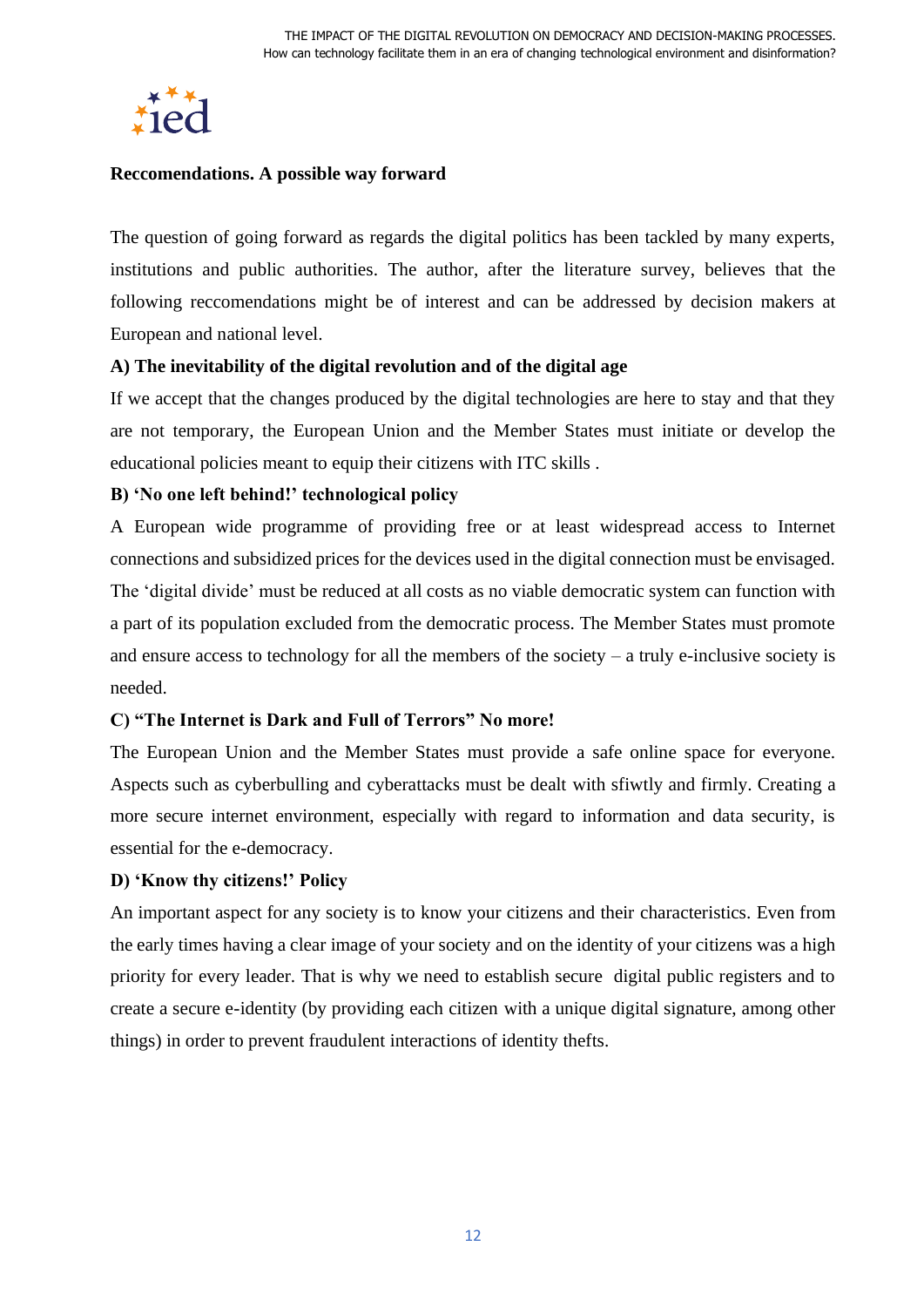

# **E) The European Union and the Member States must use technology to improve the processes related to public consultations and impact assessment.**

The existing national mechanisms must be standardized in order to have a European wide interface ment to facilitate the acces to the public consultations. For instance a national platform can be envisaged where all the relevant authorities would submit their legislative initiatives for public consultation, instead of each of them having their legislative initiatives only on their own website. Also a follow-up and feedback interface may be designed where the citizens can put their input as regards the implementation of various legislative pieces or decisions of the national and local authorities.

# **F) The digital accountability**

The above mentioned mechanisms as well as other that my be envisaged that help the public to participate and interact with the institutions and the official must ensure a clear and simple acces to information, provide transparency and encourage an active listening and a lively debate. That would help reduce the divide between citizens and the decision-makers whilst providing more accountability.

#### **G) Let's go into the digital agora!**

The public officials should be required, as a part of the job description, to have a digital profile and to take part into online forums dedicated to their area of expertise in order to stimulate debates with citizens.

#### **H) Sharing is caring!**

The European Union and the Member States should actively share best practices in the area of edemocracy as a way to more towards a better form of participative democracy, that corresponds to the needs of the digital age.

**I) The European Union and the Member States must create networks that bring together universities and NGO's in order to encourage researches on the new communications and participation instruments.**

**J) Political organisations should be provided with incentives in order to open to the digital technologies and to create new structures adapted to the use of digital tools.**

**I) The European Union institutions should become the standard bearer as regards transparency and public participation using digital tools.**

As a preliminary conclusion, it should be stressed that technical innovations will not in and of themselves solve the digital divide and the democratic deficit. The reasons of this crisis are deep-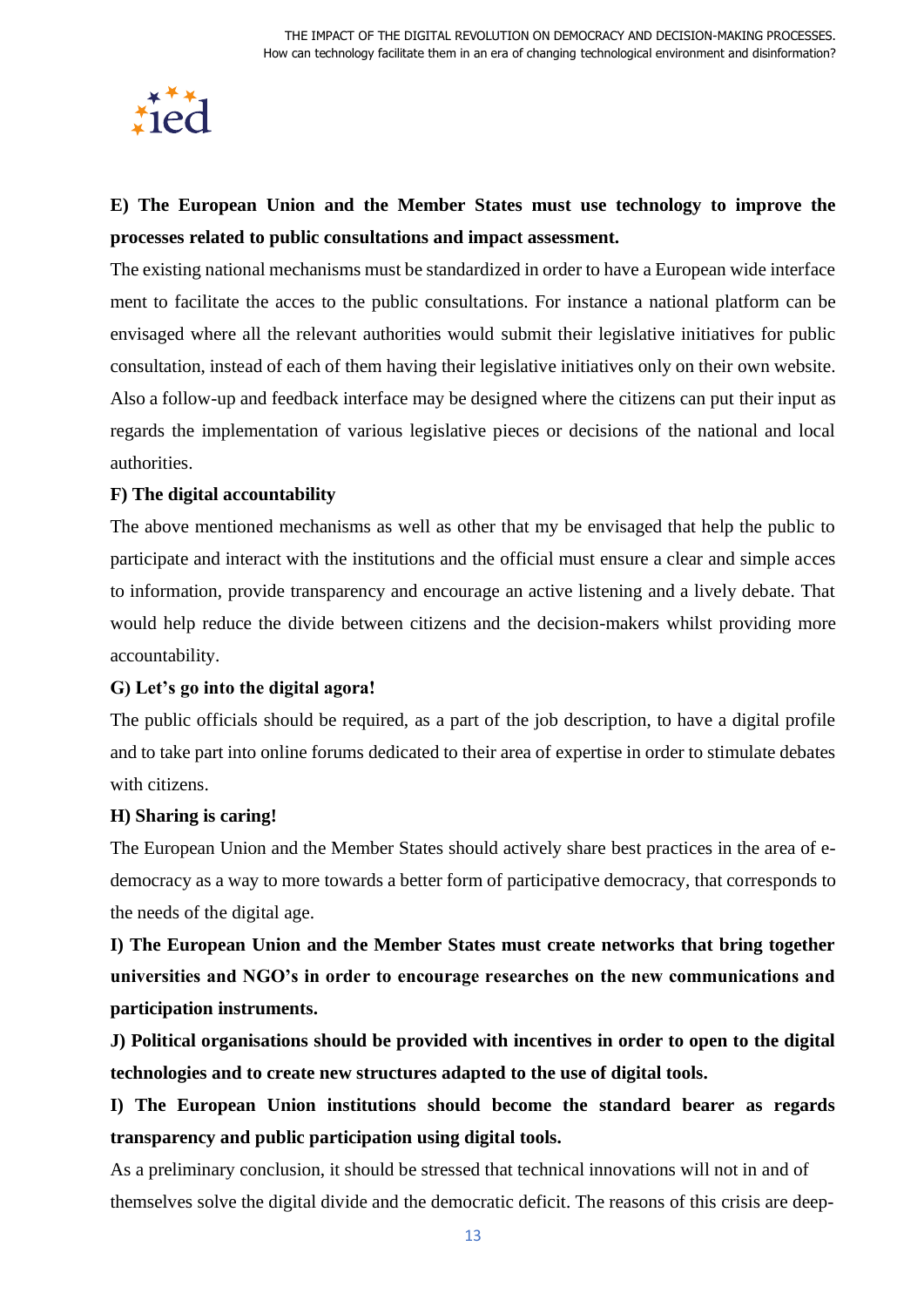

seated and we must be careful in evaluating our policies. Solving old problems by the use of the digital tools should be done carefuly in order not to generate new issues that were not taken into consideration in the beginning, when the digital tools were envisaged. in order not to create new problems that ICTs generate.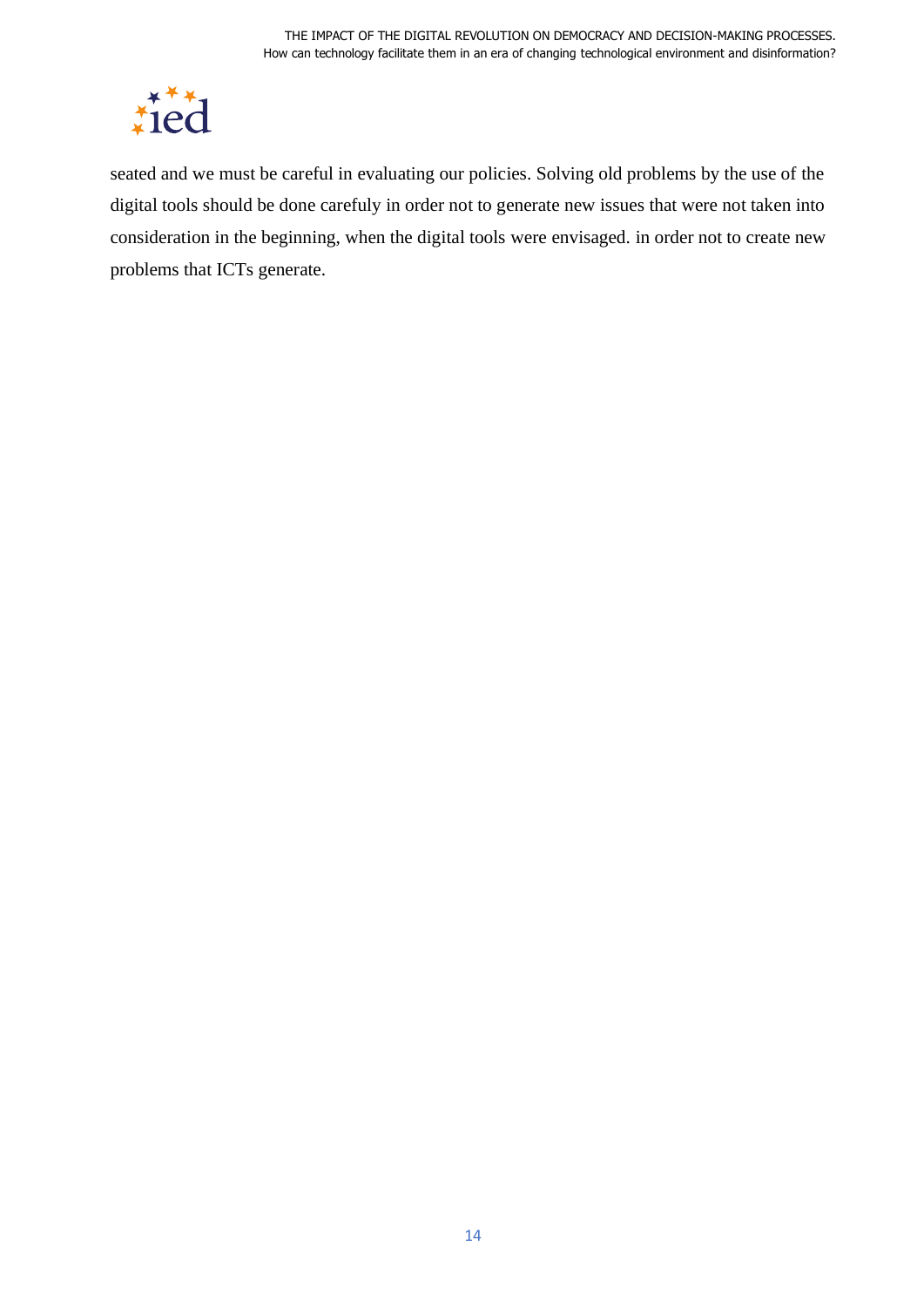

#### <span id="page-14-0"></span>**References**

Barnett, Katherine (2019), The impact of social media on modern protest movements and democracy, *The Sociable*, Available from: [https://sociable.co/social-media/impact-social-media](https://sociable.co/social-media/impact-social-media-modern-protest-movements-democracy/)[modern-protest-movements-democracy/](https://sociable.co/social-media/impact-social-media-modern-protest-movements-democracy/)

Bird, Eleanor, Jasmin Fox-Skelly, Nicola Jenner, Ruth Larbey, Emma Weitkamp and Alan Winfield (2020), *The ethics of artificial intelligence: Issues and initiatives*, European Parliamentary Research Service, Available from: [https://www.europarl.europa.eu/RegData/etudes/STUD/2020/634452/EPRS\\_STU\(2020\)634452\\_](https://www.europarl.europa.eu/RegData/etudes/STUD/2020/634452/EPRS_STU(2020)634452_EN.pdf) [EN.pdf](https://www.europarl.europa.eu/RegData/etudes/STUD/2020/634452/EPRS_STU(2020)634452_EN.pdf)

Canals, Claudia (2019), *The emergence of the middle class: an emerging-country phenomenon*, Caixa Bank. Available from: [https://www.caixabankresearch.com/en/economics-markets/labour](https://www.caixabankresearch.com/en/economics-markets/labour-market-demographics/emergence-middle-class-emerging-country-phenomenon)[market-demographics/emergence-middle-class-emerging-country-phenomenon](https://www.caixabankresearch.com/en/economics-markets/labour-market-demographics/emergence-middle-class-emerging-country-phenomenon)

Clement, J. (2020), *Facebook: number of monthly active users worldwide 2008-2020*. Available from: [https://www.statista.com/statistics/264810/number-of-monthly-active-facebook-users](https://www.statista.com/statistics/264810/number-of-monthly-active-facebook-users-worldwide/)[worldwide/](https://www.statista.com/statistics/264810/number-of-monthly-active-facebook-users-worldwide/)

*Digital 2020 October Global Statshot Report*, Available from [https://www.slideshare.net/DataReportal/digital-2020-october-global-statshot-report-october-](https://www.slideshare.net/DataReportal/digital-2020-october-global-statshot-report-october-2020-v01)[2020-v01](https://www.slideshare.net/DataReportal/digital-2020-october-global-statshot-report-october-2020-v01)

Enrique Fernández-Macías Eurofound (2018), *Automation, digitisation and platforms: Implications for work and employment*, Publications Office of the European Union, Luxembourg. Available from:  $\blacksquare$ 

[https://www.eurofound.europa.eu/sites/default/files/ef\\_publication/field\\_ef\\_document/ef18002en](https://www.eurofound.europa.eu/sites/default/files/ef_publication/field_ef_document/ef18002en.pdf) [.pdf](https://www.eurofound.europa.eu/sites/default/files/ef_publication/field_ef_document/ef18002en.pdf)

European Parliament (2017), *REPORT on e-democracy in the European Union: potential and challenges (2016/2008(INI)).* Available from: [https://www.europarl.europa.eu/doceo/document/A-8-2017-0041\\_EN.html](https://www.europarl.europa.eu/doceo/document/A-8-2017-0041_EN.html)

Gaub, Florence (2019), *Global Trends to 2030. CHALLENGES AND CHOICES FOR EUROPE*, European Strategy and Policy Analysis System. Available from: <https://ec.europa.eu/assets/epsc/pages/espas/index.html#author>